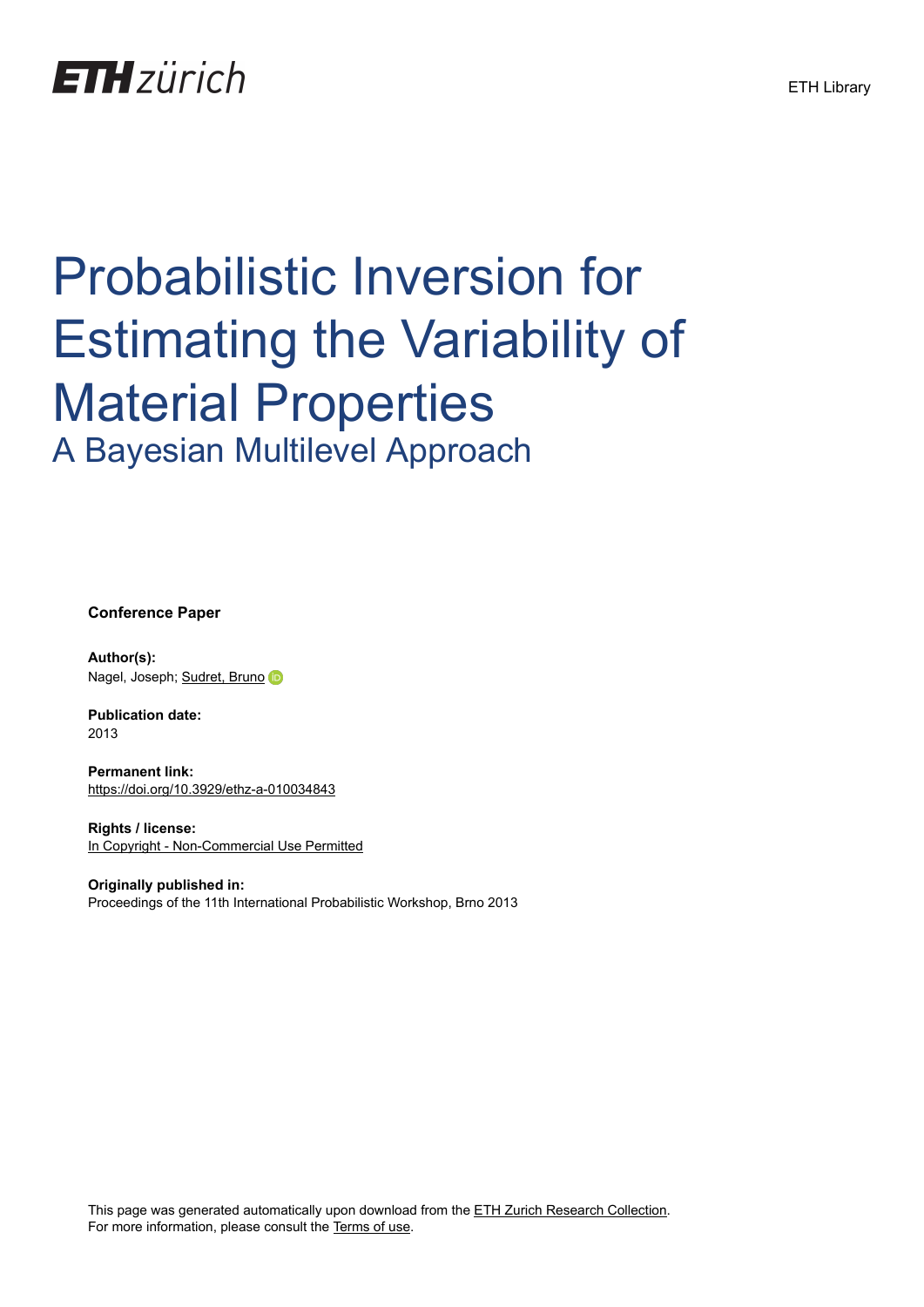## Probabilistic Inversion for Estimating the Variability of Material Properties: A Bayesian Multilevel Approach

Joseph Nagel<sup>a</sup>, Bruno Sudret<sup>a</sup>

<sup>a</sup>Chair of Risk, Safety & Uncertainty Quantification, Institute of Structural Engineering, ETH Zürich, Switzerland nagel@ibk.baug.ethz.ch, sudret@ibk.baug.ethz.ch

Abstract: Bayesian inference provides a convenient framework for the solution of inverse problems and the purposes of uncertainty quantification. It allows the estimation of model parameters from noisy data in a large variety of experimental situations. A major asset of the Bayesian paradigm is its unique and consistent treatment of complex models. Within the realms of Bayesian multilevel models aleatory variability and epistemic uncertainty can be naturally accounted for. In this contribution we will present the joys and sorrows of Bayesian multilevel modeling with a focus on probabilistic inversion, i.e. the inference of the variability of model inputs throughout a number of similar experiments. The possibilities it opens up as well as the problems it suffers from will be presented in the context of engineering applications. To that end we devise a simple academic example within the domain of structural engineering. On the basis of this simple problem we will develop the Bayesian multilevel perspective and exemplify its computational machinery. Under consideration is an ensemble of simply supported beams which are subjected to concentrated point loads. Measuring deflections allows for the identification of the variability of Young's moduli across the sample of beams.

Keywords: inverse problems, Bayesian inference, multilevel/hierarchical modeling, probabilistic inversion, Markov chain Monte Carlo, data augmentation, simply supported beams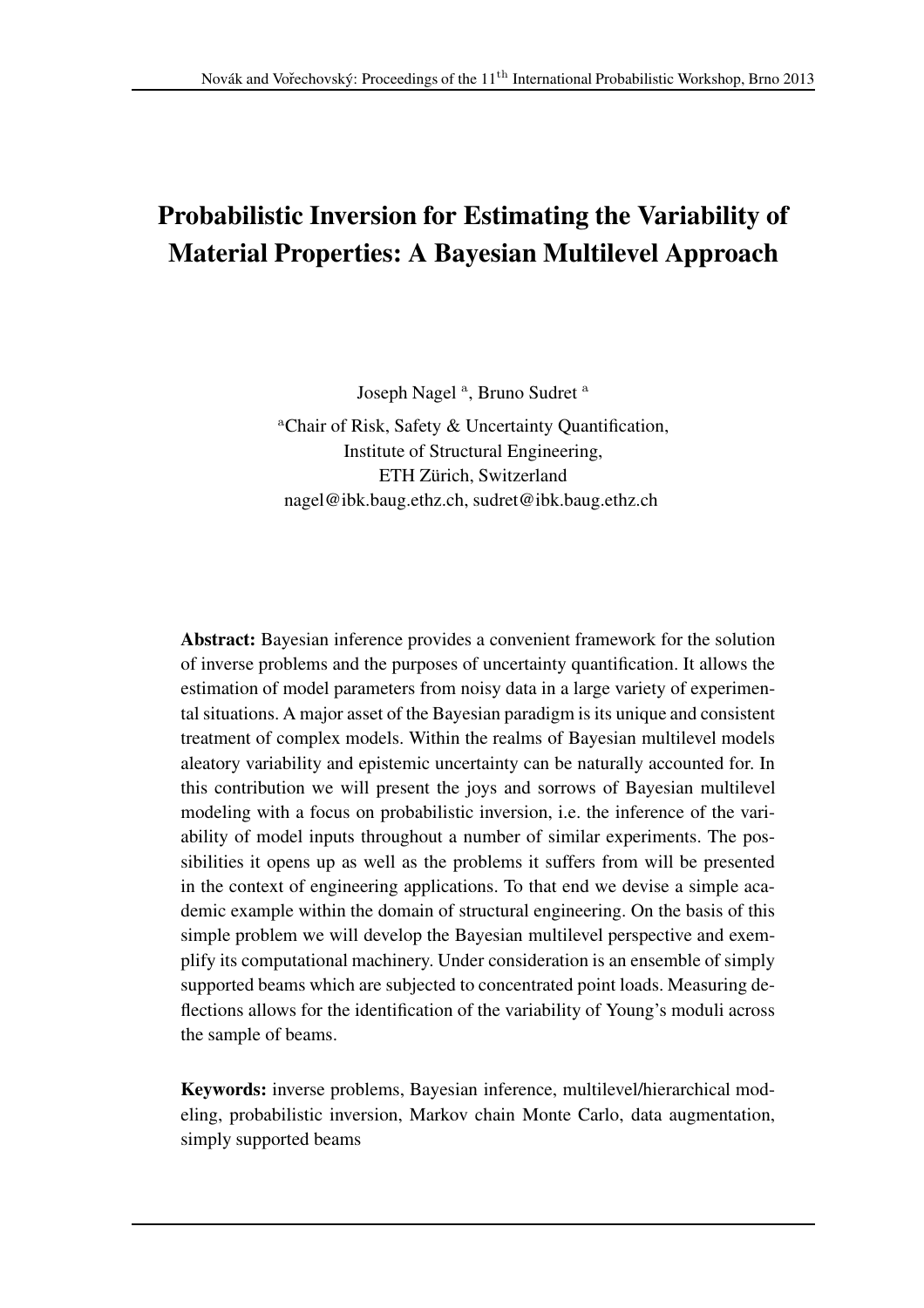## 1 Inverse Problems

Broadly speaking solving an *inverse problem* is the inference of model parameters or the identification of system states from noisy measurements. This covers a wide range of problems that arise in nearly all branches of natural science and engineering. Driven by the rise of powerful general-purpose computing facilities and the availability of dedicated software environments the Bayesian approach has become prevalent. It establishes a rigorous probabilistic framework and ships with a vast set of dedicated computational techniques. Scarce data and available expert information can be easily dealt with in Bayesian data analysis. A manifest advantage of the Bayesian frame is that it inherently is a means to *uncertainty quantification*. The result of any full Bayesian parameter estimation is basically a measure of epistemic (un)certainty over a set of admissible values.

#### 1.1 Parameter Estimation

The generic *parameter estimation* problem can be stated as follows. A physical forward model M describes the system or phenomena under consideration and a fixed yet unknown model parameter  $x$  is to be identified in an experiment. Such a model may be viewed as a map  $x \in \mathcal{D}_x \subset \mathbb{R}^p \mapsto y = \mathcal{M}(x) \in \mathbb{R}^q$ . In engineering applications it can be a merely analytical expression, the numerical solution of a set of partial differential equations or even a surrogate model [8]. Subjected to known experimental conditions  $d_i$  a set of observations  $y_i$  is acquired for  $i = 1, \ldots, n$ . Thus for parameter estimation the prototype of a statistical data model is written as

$$
\mathbf{y}_i = \mathcal{M}(\mathbf{x}, \mathbf{d}_i) + \boldsymbol{\varepsilon}_i. \tag{1}
$$

The residual  $\varepsilon_i \sim f_E(\varepsilon_i)$  accounts for the discrepancy between data  $y_i$  and model predictions  $\mathcal{M}(x, d_i)$  due to measurement errors, numerical approximations as well as model inadequacies. The most widespread choice for a residual distribution is Gaussian one  $f_E(\varepsilon_i) = \mathcal{N}(0, \Sigma)$ . The likelihood function is given as

$$
\mathcal{L}(\boldsymbol{y}_1,\ldots,\boldsymbol{y}_n|\boldsymbol{x})=\prod_{i=1}^n f_{\boldsymbol{E}}(\boldsymbol{y}_i-\mathcal{M}(\boldsymbol{x},\boldsymbol{d}_i)).
$$
\n(2)

The Bayesian approach to parameter estimation consists in updating a prior or expert knowledge  $\pi(\bm{x})$  in the light of the data  $\bm{y}_i$ . The elicitation of this prior distribution is a delicate issue in any Bayesian data analysis. By conditioning on the data the result of Bayesian inference is the posterior density

$$
\pi(\boldsymbol{x}|\boldsymbol{y}_1,\ldots,\boldsymbol{y}_n)\propto\mathcal{L}(\boldsymbol{y}_1,\ldots,\boldsymbol{y}_n|\boldsymbol{x})\,\pi(\boldsymbol{x}).
$$
\n(3)

This density quantifies an epistemic a posteriori degree of plausibility. Since it is analyticallyclosed only on rare occasions one commonly relies on Monte Carlo (MC) sampling from it [7]. Markov chain Monte Carlo (MCMC) can provide powerful mechanisms to draw samples from the posterior by constructing a suitable Markov chain over its support. This only requires the evaluation of posterior density at a number of specific points.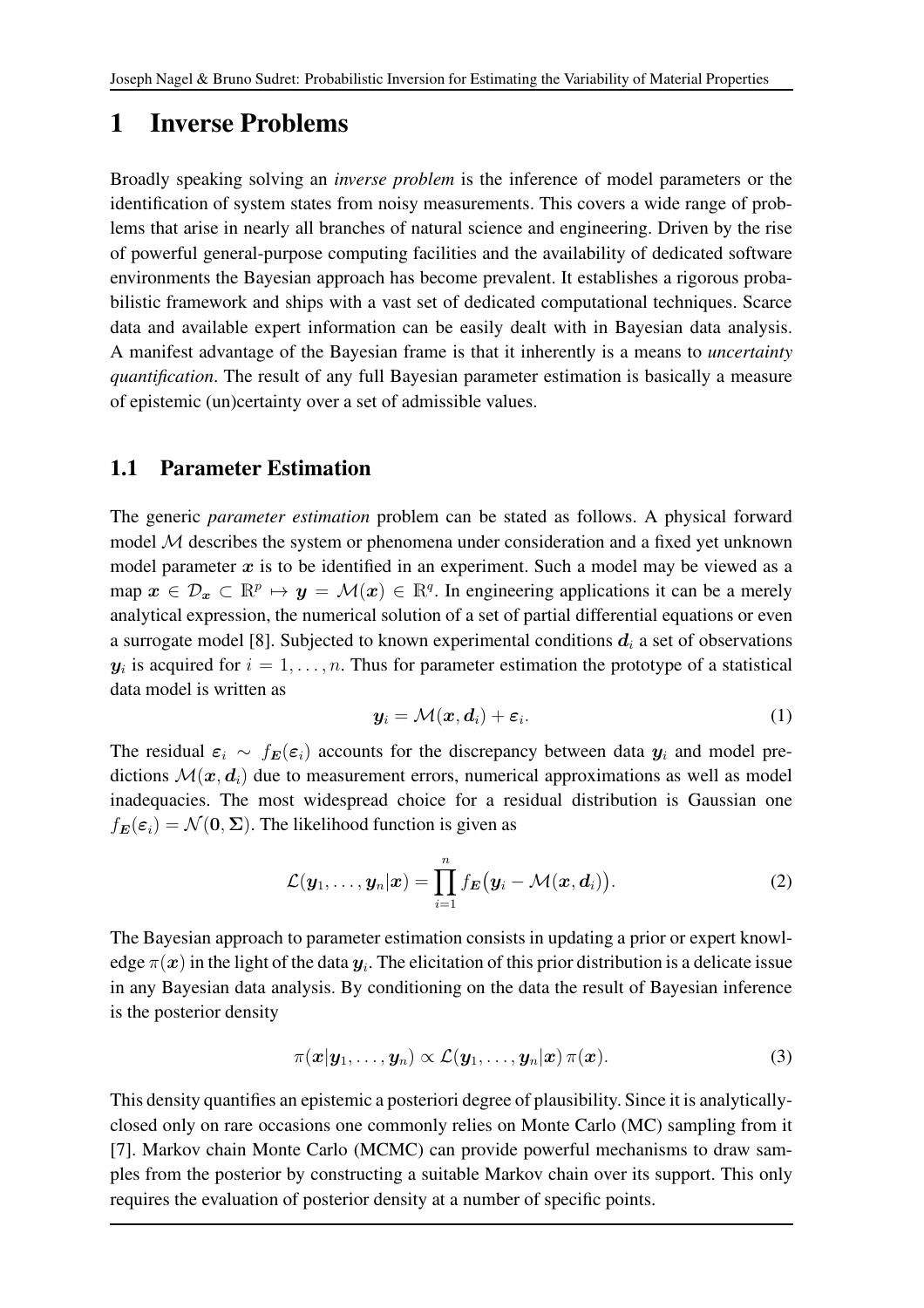#### 1.2 Probabilistic Inversion

Beyond Bayesian updating of an unknown model parameter another interesting class of problems is known as *probabilistic inversion*. Instead of attributing the discrepancy in the data  $y_i = \mathcal{M}(\bm{x}_i, \bm{d}_i) + \boldsymbol{\varepsilon}_i$  solely to a residual  $\boldsymbol{\varepsilon}_i$ , one assumes an aleatory variability

$$
(\boldsymbol{x}_i|\boldsymbol{\theta}) \sim f_{\boldsymbol{X}|\boldsymbol{\Theta}}(\boldsymbol{x}_i|\boldsymbol{\theta})
$$
\n(4)

over the set of experiments for  $i = 1, \ldots, n$ . The vector of hyperparameters  $\theta$  determines the variability of the model inputs  $x_i$ . Instead of a fixed yet unknown model parameter x inferential interest concentrates on the unknown hyperparameters  $\theta$ . One therefore constructs a marginalized likelihood

$$
\mathcal{L}(\boldsymbol{y}_1,\ldots,\boldsymbol{y}_n|\boldsymbol{\theta})=\prod_{i=1}^n\int_{\mathcal{D}_{\boldsymbol{x}_i}}f_{\boldsymbol{E}}\big(\boldsymbol{y}_i-\mathcal{M}(\boldsymbol{x}_i,\boldsymbol{d}_i)\big)\,f_{\boldsymbol{X}|\boldsymbol{\Theta}}(\boldsymbol{x}_i|\boldsymbol{\theta})\,\mathrm{d}\boldsymbol{x}_i.
$$
 (5)

by integrating out the intermediate variables  $x_i$ . Depending on the context these quantities are also called latent variables or missing data. Having elicited prior information  $\pi(\theta)$  the updated posterior follows as

$$
\pi(\boldsymbol{\theta}|\mathbf{y}_1,\ldots,\mathbf{y}_n) \propto \mathcal{L}(\mathbf{y}_1,\ldots,\mathbf{y}_n|\boldsymbol{\theta}) \,\pi(\boldsymbol{\theta}). \tag{6}
$$

However, the evaluation of the marginalized likelihood Eq. (5) when sampling from the posterior Eq. (6) remains an issue. Indeed the numerical integration involves a large number of calls to the forward model  $M$  which may be computationally expensive to run.

### 2 Multilevel Modeling

As there seems to be no universal definition, we define here *multilevel* or *hierarchical models* as being "an assembly of submodels at different levels of a hierarchy", where conditional dependencies and deterministic maps between the quantities involved constitute the hierarchy. Indeed the problem outlined as probabilistic inversion is a multilevel problem. Treating it as such provides some conceptional insight and suggests computational enhancements. To summarize the overall model with a three-level hierarchy we write

$$
(\boldsymbol{y}_i|\boldsymbol{x}_i) \sim f_{\boldsymbol{E}}(\boldsymbol{y}_i - \mathcal{M}(\boldsymbol{x}_i, \boldsymbol{d}_i)), \tag{7a}
$$

$$
(\boldsymbol{x}_i|\boldsymbol{\theta}) \sim f_{\boldsymbol{X}|\boldsymbol{\Theta}}(\boldsymbol{x}_i|\boldsymbol{\theta}),\tag{7b}
$$

$$
\boldsymbol{\theta} \sim \pi(\boldsymbol{\theta}).\tag{7c}
$$

A directed acyclic graph (DAG) as in Fig. 1 provides an intuitive representation of this hierarchical model. Such graphs are widely known as Bayesian networks, too. Bayesian multilevel modeling provides the proper Bayesian framework for formulating complex inverse problems involving parameter variability and uncertainty together with a wealth of wellestablished computational techniques to solve them. It allows for a unique and consistent way of inference.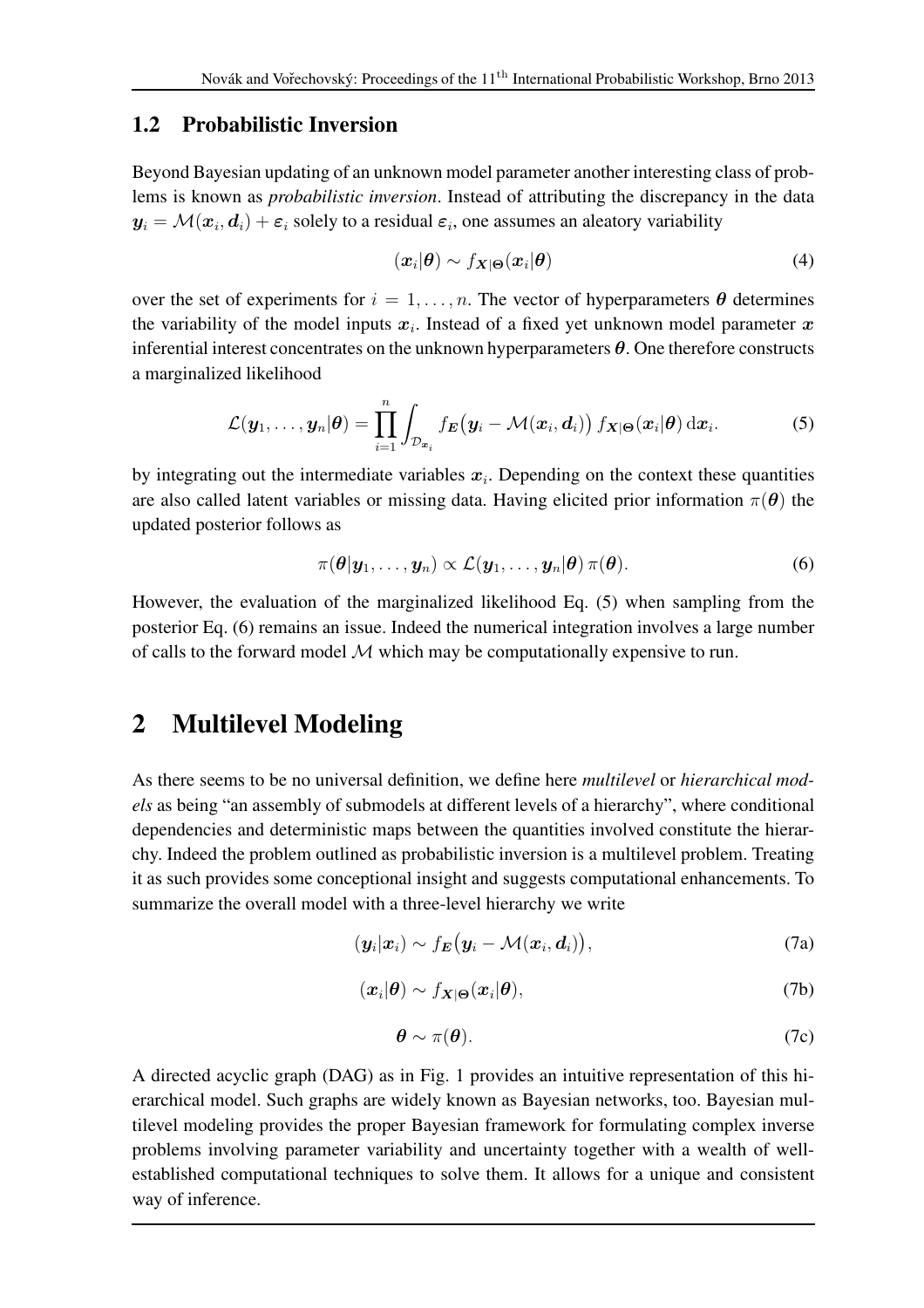

Figure 1: DAG of the generic framework. The overall multilevel model is assembled from probabilistic  $(\rightarrow)$  and deterministic  $(\rightarrow)$  relationships between unknown (**o**) and known (**D**) variables. The three main levels of variables are shown: the observable data  $y_{ij}$ , the unobservable parameters  $x_i$  and the hyperparameter  $\theta$ . Moreover there are known forward model inputs  $d_{ij}$  as well as known residual covariances  $\Sigma_{ij}$ . There are  $j = 1, \ldots, n_i$  observations for each individual unit  $i = 1, \ldots, n$ .

#### 2.1 Types of Inference

Bayesian inference in hierarchical models is based on constructing the joint posterior  $\pi(x_1,\ldots,x_n,\theta|y_1,\ldots,y_n)$  of all unknowns  $(x_1,\ldots,x_n,\theta)$  conditioned on all knowns  $(y_1, \ldots, y_n)$ . This posterior is given as

$$
\pi(\boldsymbol{x}_1,\ldots,\boldsymbol{x}_n,\boldsymbol{\theta}|\boldsymbol{y}_1,\ldots,\boldsymbol{y}_n)\propto\left(\prod_{i=1}^nf_{\boldsymbol{E}}\big(\boldsymbol{y}_i-\mathcal{M}(\boldsymbol{x}_i,\boldsymbol{d}_i)\big)\right)\left(\prod_{i=1}^nf_{\boldsymbol{X}|\boldsymbol{\Theta}}(\boldsymbol{x}_i|\boldsymbol{\theta})\right)\pi(\boldsymbol{\theta}).\quad (8)
$$

What is considered *nuisance* is then subsequently integrated out from the posterior. This is the unique Bayesian perspective to inference in multilevel models. Individual parameters  $x_i$ and/or the hyperparameter  $\theta$  can be of inferential interest.

On the one hand inference of individual  $x_i$  becomes possible by treating and estimating them as latent variables instead of integrating them out as nuisance. This allows for a joint learning mechanism that bases the estimation of  $x_i$  not only on the inversion of  $y_i$  but indirectly also on the information provided by  $y_j$  with  $j \neq i$ . In this context this is generally referred to as the optimal combination of information. The result is the posterior  $\pi(\bm{x}_i|\bm{y}_1,\dots,\bm{y}_n)$  where the hyperparameter and all parameters but  $x_i$  have been marginalized out.

On the other hand we will concentrate here on the optimal and efficient estimation of the unknown hyperparameter  $\theta$ . The correspondingly marginalized posterior density is given as

$$
\pi(\boldsymbol{\theta}|\boldsymbol{y}_1,\ldots,\boldsymbol{y}_n)=\int_{\mathcal{D}_{\boldsymbol{x}_1}}\ldots\int_{\mathcal{D}_{\boldsymbol{x}_n}}\pi(\boldsymbol{x}_1,\ldots,\boldsymbol{x}_n,\boldsymbol{\theta}|\boldsymbol{y}_1,\ldots,\boldsymbol{y}_n)\,\mathrm{d}\boldsymbol{x}_1\ldots\mathrm{d}\boldsymbol{x}_n.\tag{9}
$$

It can be seen that constructing the joint posterior Eq. (8) and thereafter integrating out the intermediate parameters Eq. (9) is equivalent to Eq. (6) where they have already been integrated out in the likelihood Eq. (5).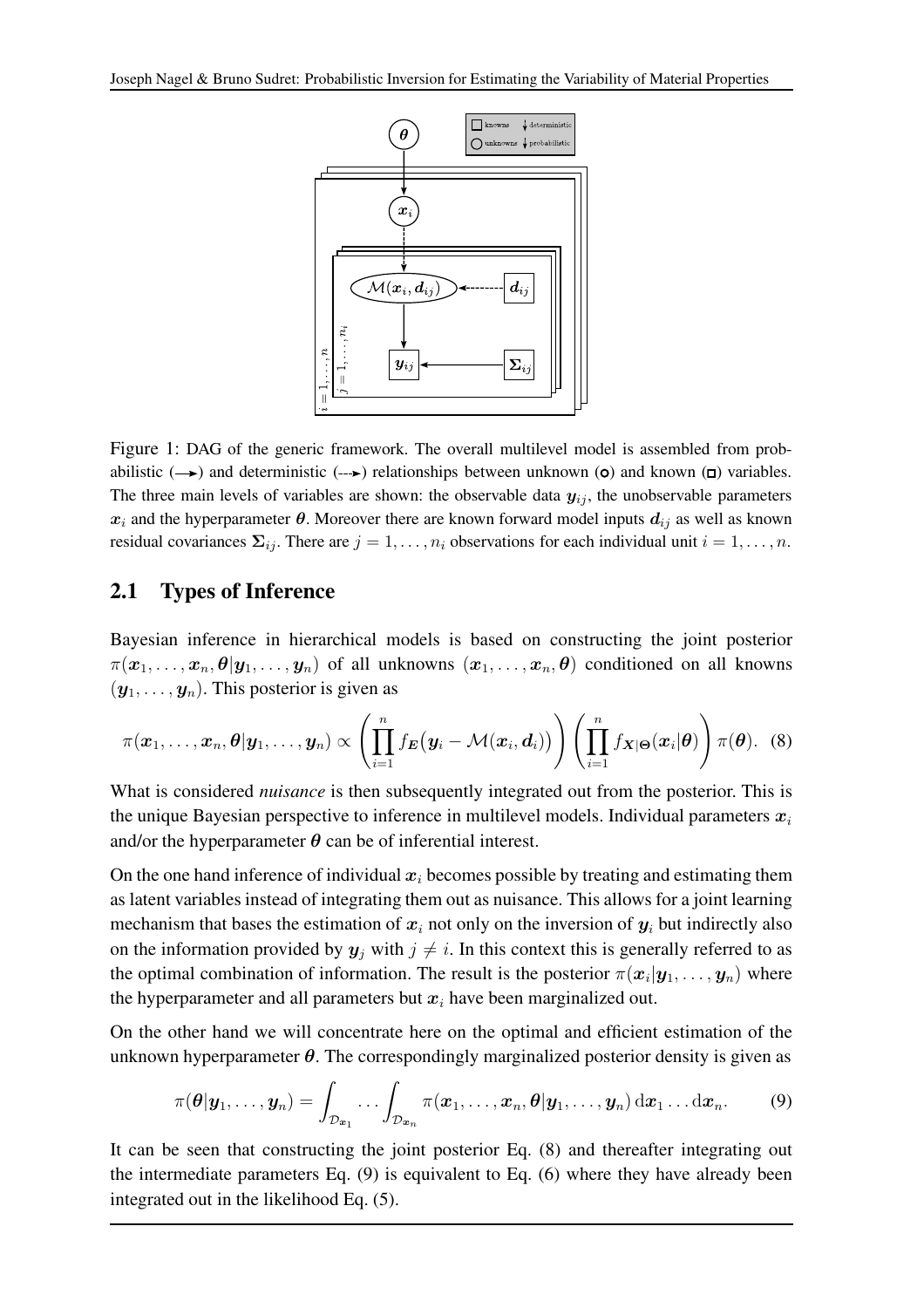#### 2.2 MCMC Sampling

As far as the inference on  $\theta$  is concerned there is no conceptional difference between Eq. (6) and Eq. (9). However, the two schemes pose different numerical tasks and differ in their computational efficiency when it comes to MCMC sampling. While the former provides a relatively crude sampling scheme that involves the intricate marginal version of the likelihood, the latter suggests a sampling scheme that is based on the conditional densities  $f_E(y_i - \mathcal{M}(x_i, d_i))$  and  $f_{X|\Theta}(x_i|\theta)$ . Constructing a Markov chain over the joint posterior Eq. (8) and discarding the samples of the intermediate variables  $x_i$  directly provides samples from the marginal posterior of  $\theta$ . This way drawing but neglecting  $x_i$  facilitates to draw  $\theta$  from the marginal. While when normally stated as the output of a Bayesian analysis, marginals tend to hide dependencies between parameters, in our case this marginalization is indeed the final objective. That technique is sometimes called *data augmentation* [6] and has been trivially derived here for multilevel models. The key challenge posed lies now in the efficient sampling in a possibly high-dimensional parameter space.

#### 2.3 Literature Review

The outlined framework represents some kind of an all-embracing superstructure that embeds formerly proposed approaches to handle variability and uncertainty in inverse problems as being particular facets or approximations of it. As a generic framework it allows to interrelate various established ideas and methods and it suggests some fundamentally new ones. Previously established approaches to probabilistic inversion subsume frequentist methods based on the explicit marginalization of the likelihood [4] and the approximate treatment based on linearization [2] or kriging [1] and expectation-maximization-type (EM) algorithms. Moreover there are approximate two-stage approaches that consist in the separate estimation of individual parameters and a subsequent direct statistical estimation of the hyperparameter [5] and Bayesian inference of the hyperparameter by means of MCMC and data augmentation [6]. A nice review of many methodologies for such and associated problems is found in [3].

## 3 Application Example: Simply Supported Beam

The system under consideration is a set of simply supported beams  $i = 1, \ldots, n$  that are subjected to a pinpoint load  $F_i$  at midspan. The Young's modulus  $E_i$  is constant along the beam span of individual beams  $i$ . Individual beams  $i$  are assumed to be made out of the same material that exhibits an aleatory variability in  $E_i$ . Across the sample Young's moduli  $E_i$  are distributed according to a lognormal distribution  $\mathcal{LN}(\lambda, \zeta)$  with mean value  $\mu_E = \exp(\lambda + \zeta^2/2)$  and standard deviation  $\sigma_E = \sqrt{\exp((2\lambda + \zeta^2)(\exp((\zeta^2) - 1))})$ . We will assume here that the beam lengths  $L_i$ , widths  $b_i$ , heights  $h_i$  and the applied forces  $F_i$  are sufficiently well-known. These model inputs are therefore assigned deterministic values. For each beam the displacement  $v_i(s_j)$  at positions  $0 \le s_j \le L_i/2$  with  $j = 1, \ldots, n_i$  along the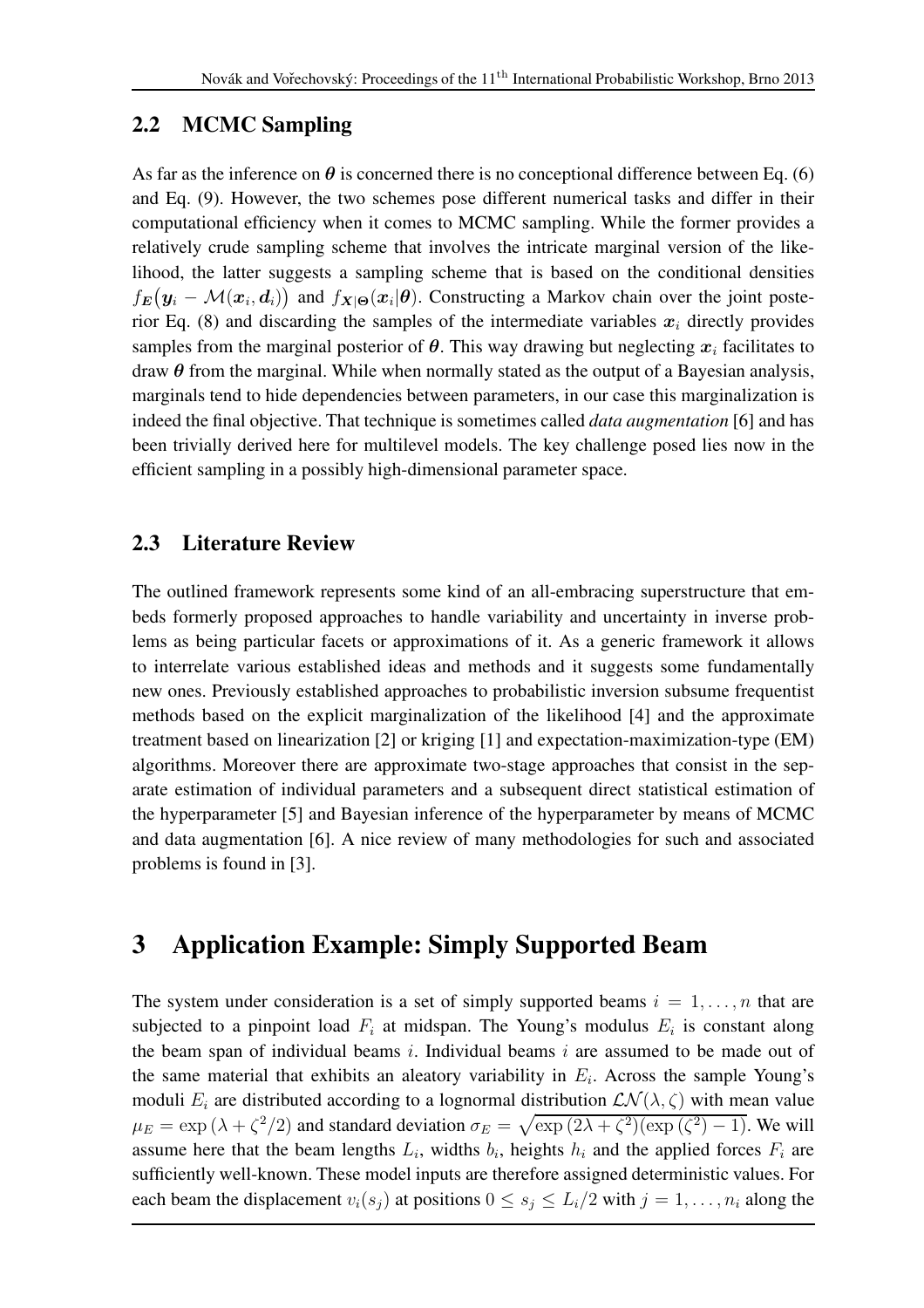beam axis is given as

$$
v_i(s_j) = \frac{F_i s_j}{48 E_i I_i} \left( 3L_i^2 - 4s_j^2 \right).
$$
 (10)

For  $L_i/2 \leq s_i \leq L_i$  a symmetric expression holds. Since the moment of inertia is given by  $I_i = b_i h_i^3/12$ , the maximal displacement at midspan  $s_j = L/2$  is  $v_i^{(\text{max})} = F_i L_i^3/48E_i I_i$ . Eq. (10) will constitute the forward model  $v_i(s_j) = \mathcal{M}(E_i, F_i, L_i, I_i, s_j)$  for individual beams i. An individual beam is shown in Fig. 2, a simplified DAG for the full hierarchical problem is shown in Fig. 3. We envisage the experimental identification of how Young's moduli  $E_i$  are distributed across a sample of e.g.  $n = 100$  timber beams. The procedure will be illustrated by conducting a numerical computer experiment. Therefore we fix and simulate the experimental setup to obtain synthetic pseudo-data and the available prior knowledge as follows.



Figure 2: The simply supported beam

The beam dimensions are set to  $L_i = 1$  m and  $b_i = h_i = 10$  cm and the applied loads are chosen to be  $F_i = 30$  kN. For  $i = 1, \ldots, 100$  we sample  $E_i$  according to a lognormal distribution with  $\mu_E = 15$  GPa and  $\sigma_E = 3$  GPa. This corresponds to a coefficient of variation  $c = 20$ %. A set of pseudo-measurements for the displacements  $v_i(s_j)$  at  $n_i = 3$  arbitrarily chosen positions  $s_1 = 25$  cm,  $s_2 = 50$  cm and  $s_3 = 75$  cm are generated for every *i* by perturbing the model predictions Eq. (10) with normally distributed and independent measurement noise  $\varepsilon_{ij} \sim \mathcal{N}(0, \sigma_{ij}^2)$  with  $\sigma_{ij} = 0.1$  mm. Component-wise the hyperprior on the hyperparameters  $\theta = (\theta_1, \theta_2)$  with a shape  $\theta_1 = \mu_E$  and a scale parameter  $\theta_2 = \sigma_E$  is set priorly independent  $\pi(\theta) = \pi(\mu_E) \pi(\sigma_E)$ . The marginals are chosen to be the nearly non-informative uniform and proper prior distributions  $\pi(\mu_E) \sim \mathcal{U}(0, 100)$  and  $\pi(\sigma_E) \sim \mathcal{U}(0, 100)$ .

#### 4 Results

To the extent deemed reasonable we treat the forward model Eq. (10) as a representative black-box. For the sake of universality its role is to represent any other computational forward model, e.g. a FEM model, too. Approaches based on the analytical form of the model or possibly some linearization of it are therefore not considered. Given the described setup we will conduct the Bayesian probabilistic inversion by means of MCMC methods. For a start the probabilistic inversion is based on a simple random walk Metropolis sampling of the posterior Eq. (6). The results will be subsequently compared to a blockwise MCMC sampling scheme of the joint posterior Eq. (8). We rely on Matlab as the platform of our choice. A vectorized function implements the forward model Eq. (10) under consideration.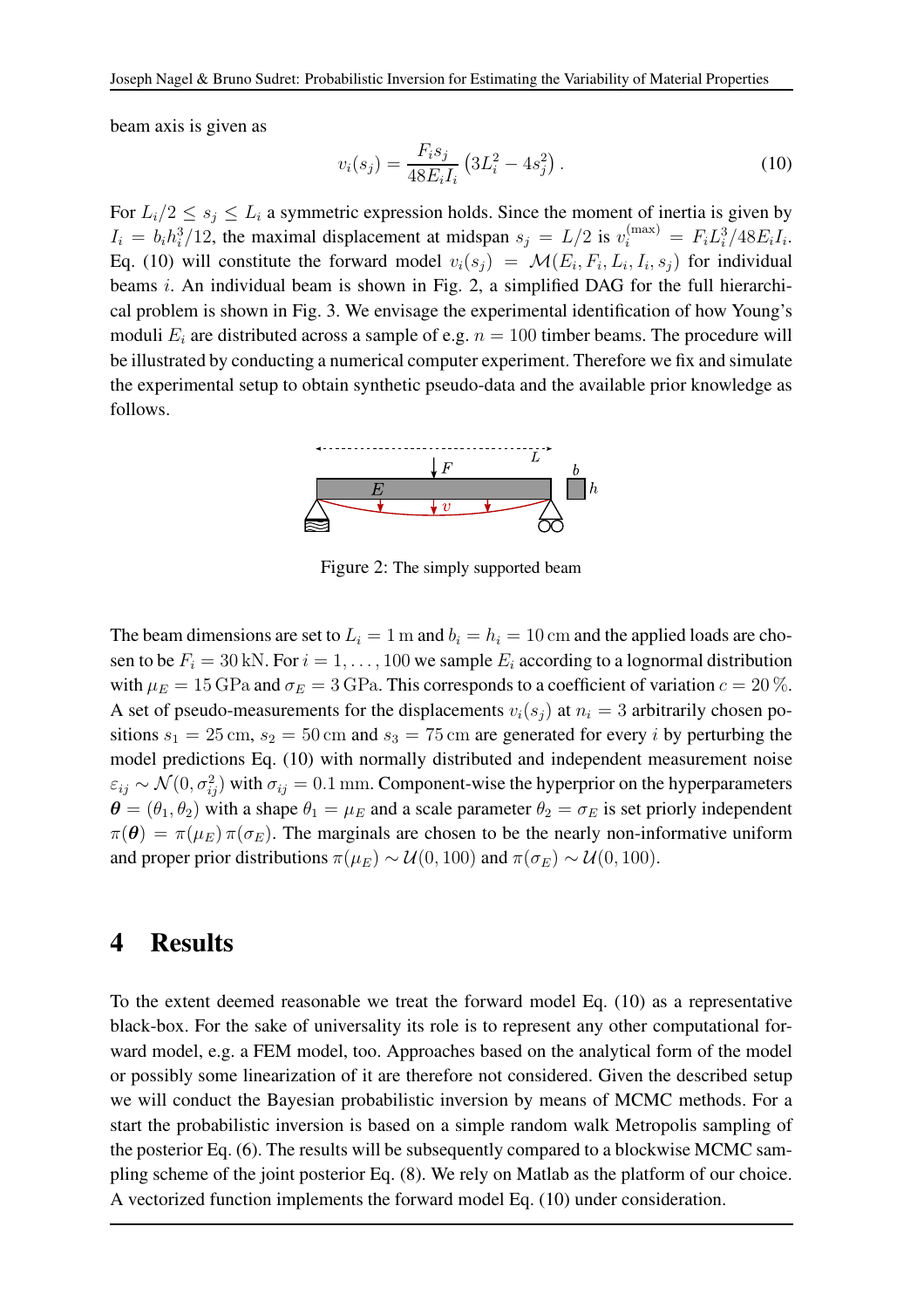

Figure 3: Simplified DAG of the simply supported beam example. The Young's modulus  $E_i$  is varying over a set of simply supported beams  $i = 1, \ldots, n$  and a number of similar experiments is carried out to infer individual  $E_i$  or their variation  $\theta = (\mu_E, \sigma_E)$ . The beam dimensions are assumed to be well-known and constant across the sample while the forces  $F_i$  act as covariates. A refinement of the residual model  $\sigma^2$  allows to take more specific models  $\sigma_{ij}^2$  into account.

#### 4.1 Marginalized Likelihood

First of all we show the results of Bayesian probabilistic inversion that is based on the posterior Eq. (6). The integral in Eq. (5) is evaluated by means of simple Monte Carlo techniques, where the number of samples to simulate the likelihood is carefully set to the smallest yet acceptable number. This is accomplished by a systematic comparison to the results of an accurate numerical quadrature and MC sampling with an unreasonably high number of utilized samples. A sample size of  $N = 10^5$  per factor in Eq. (5) was employed. The algorithm is tuned by reasonably setting the stepsize and initialized with a two-stage estimate  $\hat{\theta}$  of the hyperparameter. With a standard deviation of the Gaussian proposal density of 0.2 GPa an acceptance rate of ca. 65 % has been obtained. Traceplots of the resulting MCMC sample of  $\mu_E$  and  $\sigma_E$  are shown in Fig. 4. The total sample size  $N_{ML} = 10^3$  is chosen in such a way that the total execution time  $t_{ML} = 1363$  s is of similar magnitude as in the following run. Although being of crucial importance at this place we neither discuss any issues regarding convergence nor its diagnostics.

For the analysis a slightly optimized forward model Eq. (10) has been implemented. We take up the position that when comparing two methods their respective optimum should be compared together. One could also consider the employment of identically implemented forward models for different purposes a fairer comparison. For the sake of completeness we therefore run the same analysis again with the identical implementation of the forward model Eq. (10) which is not optimized for the integration Eq. (5) in particular. In this case the total execution amounted to ca.  $t_{ML} = 1797$  s.

As the total runtime crucially depends on the number of utilized samples to do the MC integration we shortly state the execution times  $t_{10^4} = 206$  s and  $t_{10^3} = 41$  s for when  $N_{ML} =$  $10^4$  or  $N_{ML} = 10^3$  samples are employed, respectively. As in these cases the evaluation of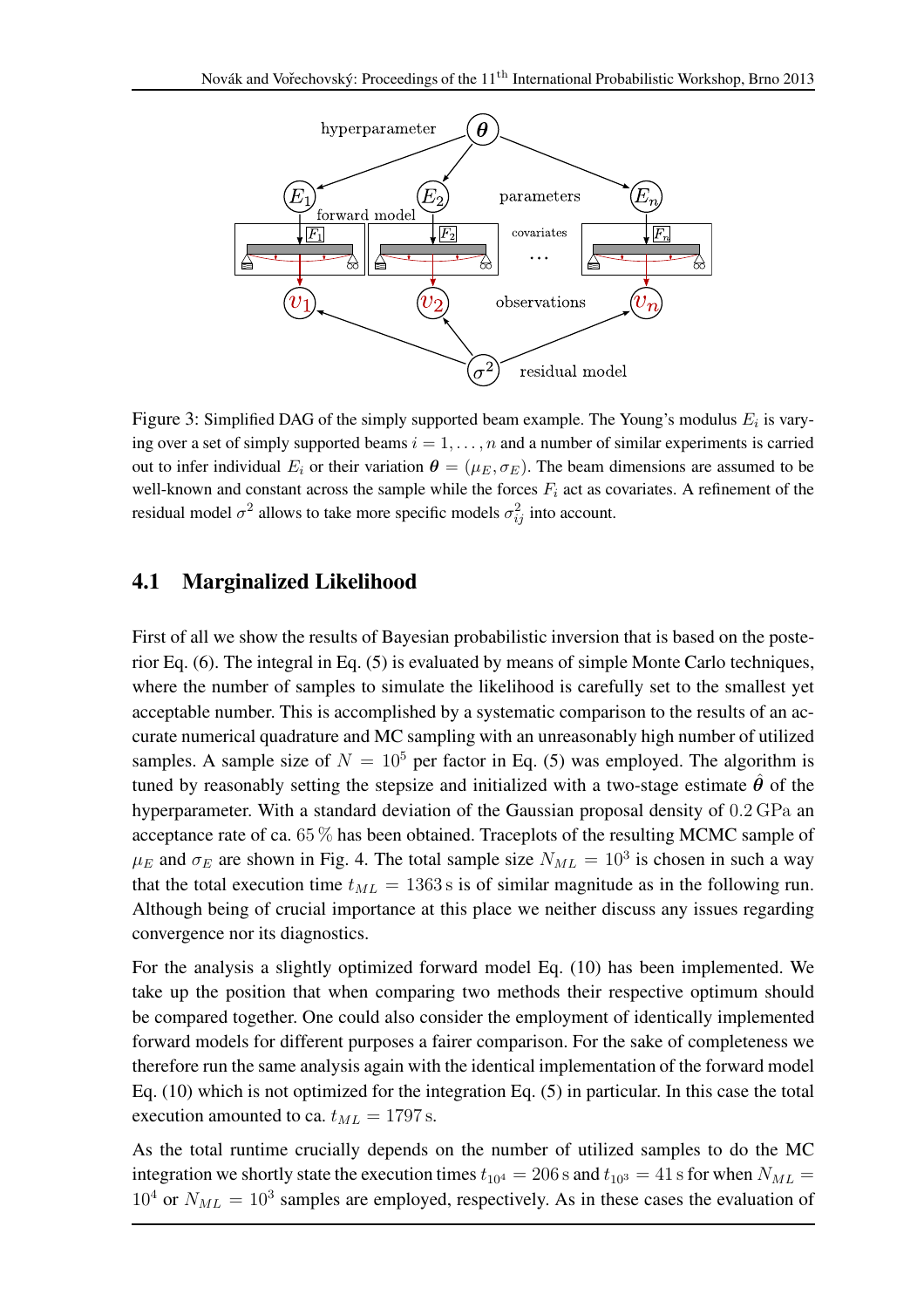Eq. (5) turns out to be only insufficiently accurate, these numbers are just intended to provide a rough measure for if it were sufficient.

#### 4.2 Joint Posterior Sampling

We carry out the analysis based on the joint posterior Eq.  $(8)$  and compare the results to the crude scheme above. A Markov chain over the  $n + 2 = 102$ -dimensional parameter space is constructed by means of a blockwise random walk Metropolis algorithm. The set of parameters  $(x_1, \ldots, x_n)$  and the hyperarameter  $\theta$  constitute the different blocks. Tuning of the algorithm takes place by conveniently setting specific stepsizes for the different blocks. We use a Gaussian proposal density with standard deviations  $0.02$  GPa for the first block and 0.1 GPa for the second. This provides an acceptance rate of ca.  $65\%$ . Initialization is done with separate maximum likelihood estimates  $\hat{x}_i$  and the two-stage estimate  $\hat{\theta}$ .

Traceplots of the Markov chain over  $\mu_E$  and  $\sigma_E$  are given in Fig. 5 while Fig. 6 displays the corresponding simulated marginal posterior densities. This is done by conveniently binning the sample and normalizing the resulting histogram. The sampled two-dimensional posterior of  $\theta$  is shown in Fig. 7. For the sake of convenience the binning is the two-dimensional analogue of the one shown in Fig. 6 above. To produce the sample of size  $N_{JP} = 10^6$  the execution time adds up to  $t_{JP} = 1613$  s.

By comparison of Fig. 4 and Fig. 5, the sample sizes of  $N_{ML} = 10^3$  and  $N_{JP} = 10^6$  and the durations  $t_{ML} = 1363$  s and  $t_{JP} = 1613$  s the joint approach is shown to be superior to the integrated likelihood one. Having comparable mixing properties the two approaches differ in their computational demand and execution times, though. In our case the difference basically amounts to three orders of magnitude. When involving the integrated likelihood the executions time crucially depends on the exact method and specifications chosen. Nevertheless it seems plausible to generally conclude that these schemes suffer from the numerical burden posed by the integral.

## 5 Conclusion & Outlook

Bayesian inversion in multilevel models for the treatment of variability and uncertainty has been addressed. Multilevel models provide a convenient framework for probabilistic inversion and other types of inference whereas classical approaches can be considered partial or approximate treatments thereof. Here we have demonstrated the computational benefits of data augmentation for the purpose of probabilistic inversion. The variation of model inputs over a set of similar experiments has been identified in a multilevel analysis. The key challenge was the sampling of the marginal posterior of the hyperparameter that either involves an integrated likelihood or a high-dimensional parameter space. For that purpose the whole range of Bayesian computations as well as dedicated data augmentation sampling schemes are readily available. Future research plans involve the implementation of more efficient dedicated sampling techniques. Moreover the framework will be expanded by stochastic model inputs whose realizations are only imperfectly known but follow a known and prescribed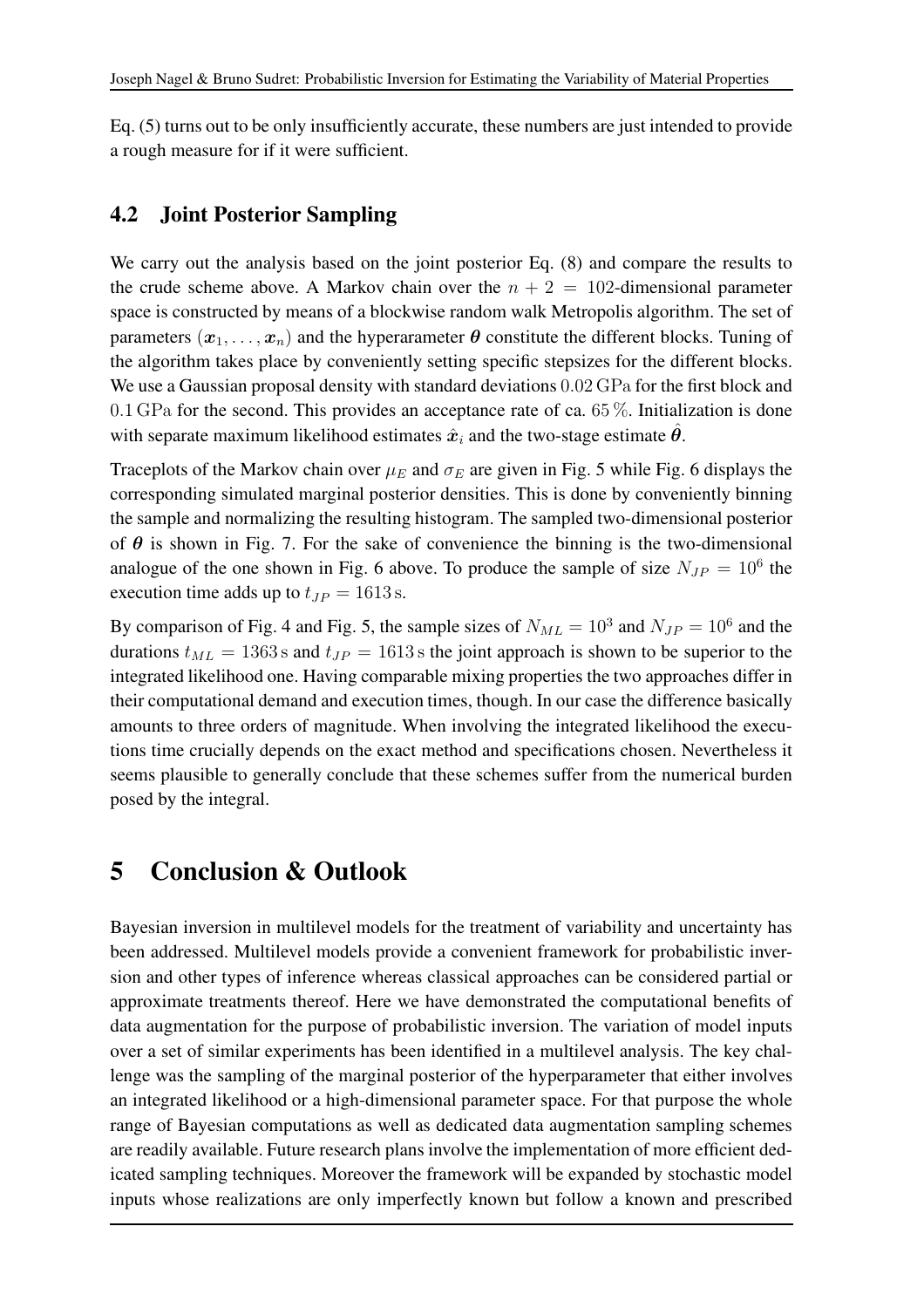

Figure 4: Traceplots of the Markov chain over  $\mu_E$  and  $\sigma_E$  are shown for the crude probabilistic inversion. The total algorithm runtime was measured to be ca.  $t_{ML} = 1363$  s. Mixing properties are comparable to the ones of the joint posterior approach below.



Figure 5: Traceplots of the Markov chain over the joint parameter space are depicted for  $\mu_E$  and  $\sigma_E$ . Execution time has amounted to ca.  $t_{JP} = 1613$  s. Since for comparable runtimes a much higher number of samples  $N_{JP} \gg N_{ML}$  is provided the approach is clearly preferable.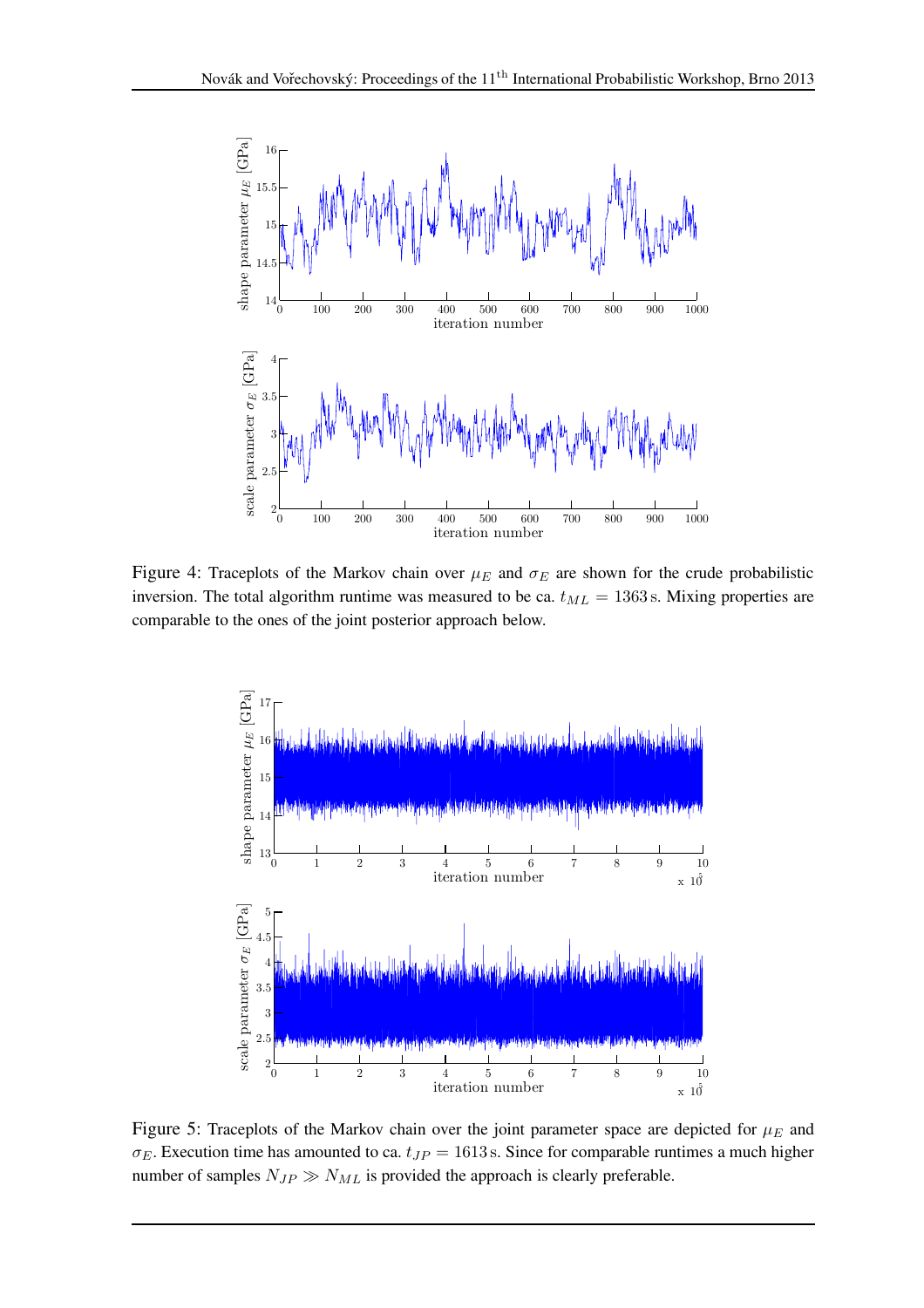

Figure 6: Sampled marginal posterior densities of  $\mu_E$  and  $\sigma_E$  are shown, respectively. MCMC sampling was based on a blockwise random walk Metropolis algorithm. Here the true values  $\mu_E$  = 15 GPa and  $\sigma_E = 3$  GPa have been recovered quite well.



Figure 7: The sampled two-dimensional marginal posterior of the hyperparameter  $\theta = (\mu_E, \sigma_E)$ is shown. A blockwise random walk Metropolis MCMC algorithm was employed. Being priorly independent the components  $\mu_E$  and  $\sigma_E$  are seen to be correlated a posteriori. The Pearson correlation coefficient amounts to  $r_{\mu_E, \sigma_E} \approx 0.4$ .